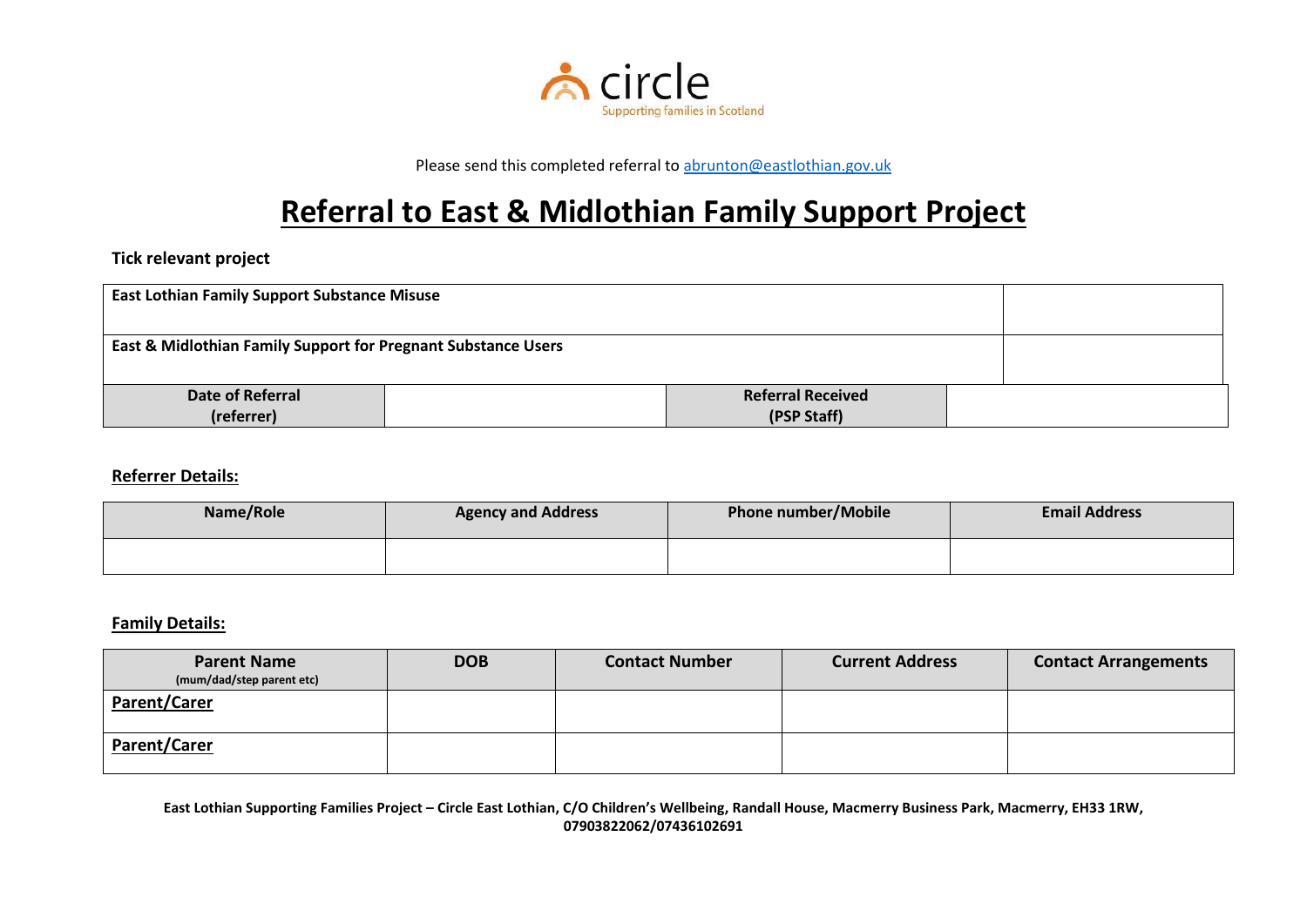

| <b>Parent/Carer</b> |  |  |
|---------------------|--|--|
|                     |  |  |
|                     |  |  |

#### **Children's Details:**

| <b>Name</b> | <b>DOB</b> | <b>AGE</b> | <b>Address</b> | <b>Ethnicity</b> | School/nursery | <b>Named Person</b> | <b>CPR status</b> | <b>Legal Status</b> |
|-------------|------------|------------|----------------|------------------|----------------|---------------------|-------------------|---------------------|
|             |            |            |                |                  |                |                     |                   |                     |
|             |            |            |                |                  |                |                     |                   |                     |
|             |            |            |                |                  |                |                     |                   |                     |

**Any other relevant information (Please include disability impact, additional persons living in the house, barriers to individuals engagement, relevant cultural information, language, religion. Include previous strategies used as well as information on addiction, domestic abuse, Offence/charges etc, as well as risk factors. Please also use this section to highlight the strengths and successes of the family)**

**Alternative Emergency Contact:**

| <b>Name</b> | <b>Address</b> | Landline/Mobile | <b>Relationship to family</b> |
|-------------|----------------|-----------------|-------------------------------|
|             |                |                 |                               |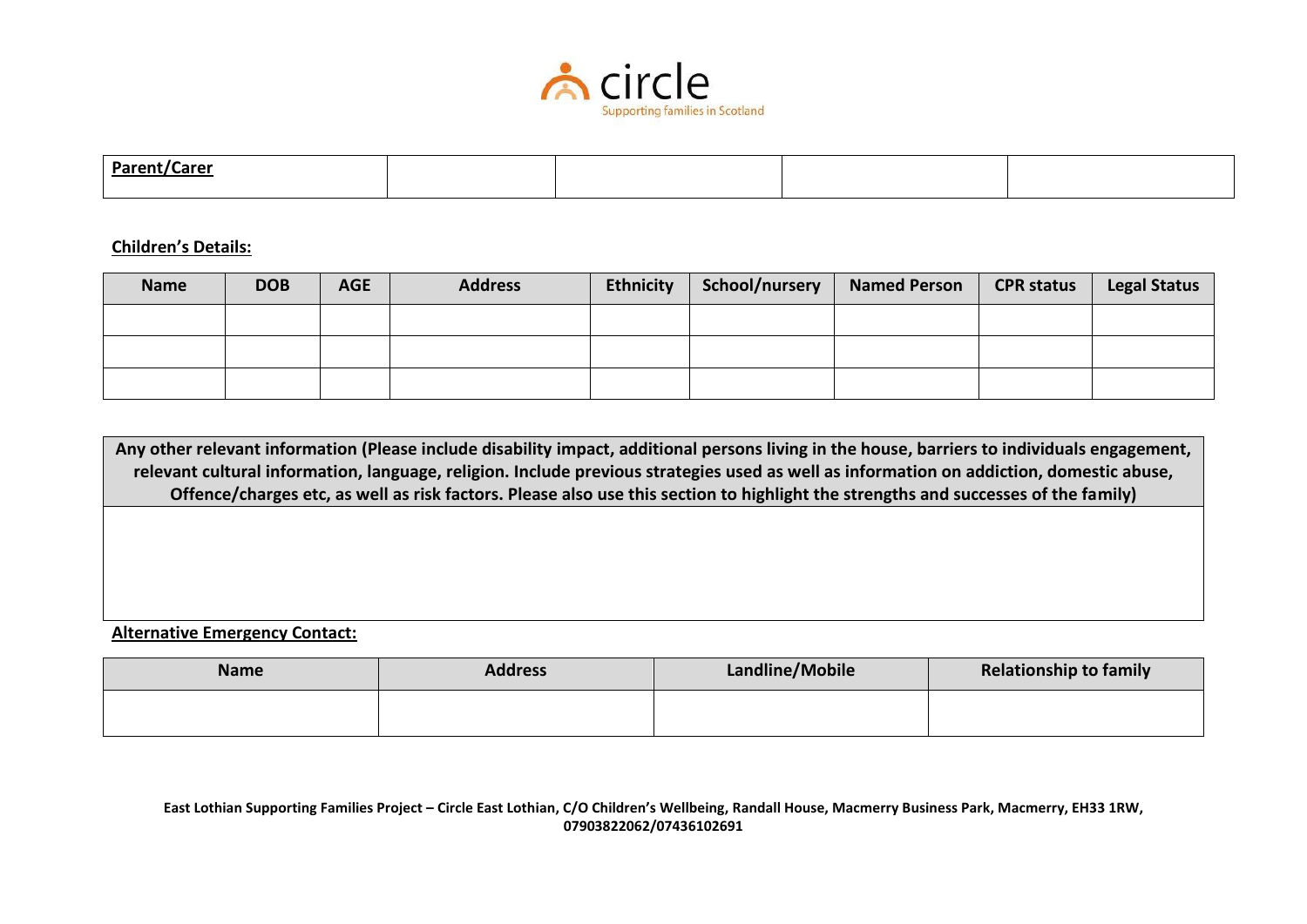

## **Team around the Family:**

| Role                          | <b>Name</b> | <b>Address</b> | <b>Phone Number/Email</b> | Who are they linked to? |
|-------------------------------|-------------|----------------|---------------------------|-------------------------|
| <b>GP</b>                     |             |                |                           |                         |
| <b>Social Worker</b>          |             |                |                           |                         |
| <b>Health Visitor/Midwife</b> |             |                |                           |                         |
|                               |             |                |                           |                         |
|                               |             |                |                           |                         |
|                               |             |                |                           |                         |

## **Risk Assessment information:**

| Is a Risk Assessment necessary | If yes Why? | Is there a current RA? | Is lone working Safe within the |
|--------------------------------|-------------|------------------------|---------------------------------|
| when working with this family? |             |                        | family home? (If no why?)       |
| <b>YES/NO</b>                  |             | YES/NO                 | YES/NO                          |
|                                |             |                        |                                 |

#### **Any other relevant documentation available:**

| <b>Document Name</b>            | Author | Date compiled | <b>Attached to referral</b> |
|---------------------------------|--------|---------------|-----------------------------|
| <b>Childs Plan</b>              |        |               | Yes/No                      |
| <b>Social Background report</b> |        |               | Yes/No                      |
|                                 |        |               | Yes/No                      |